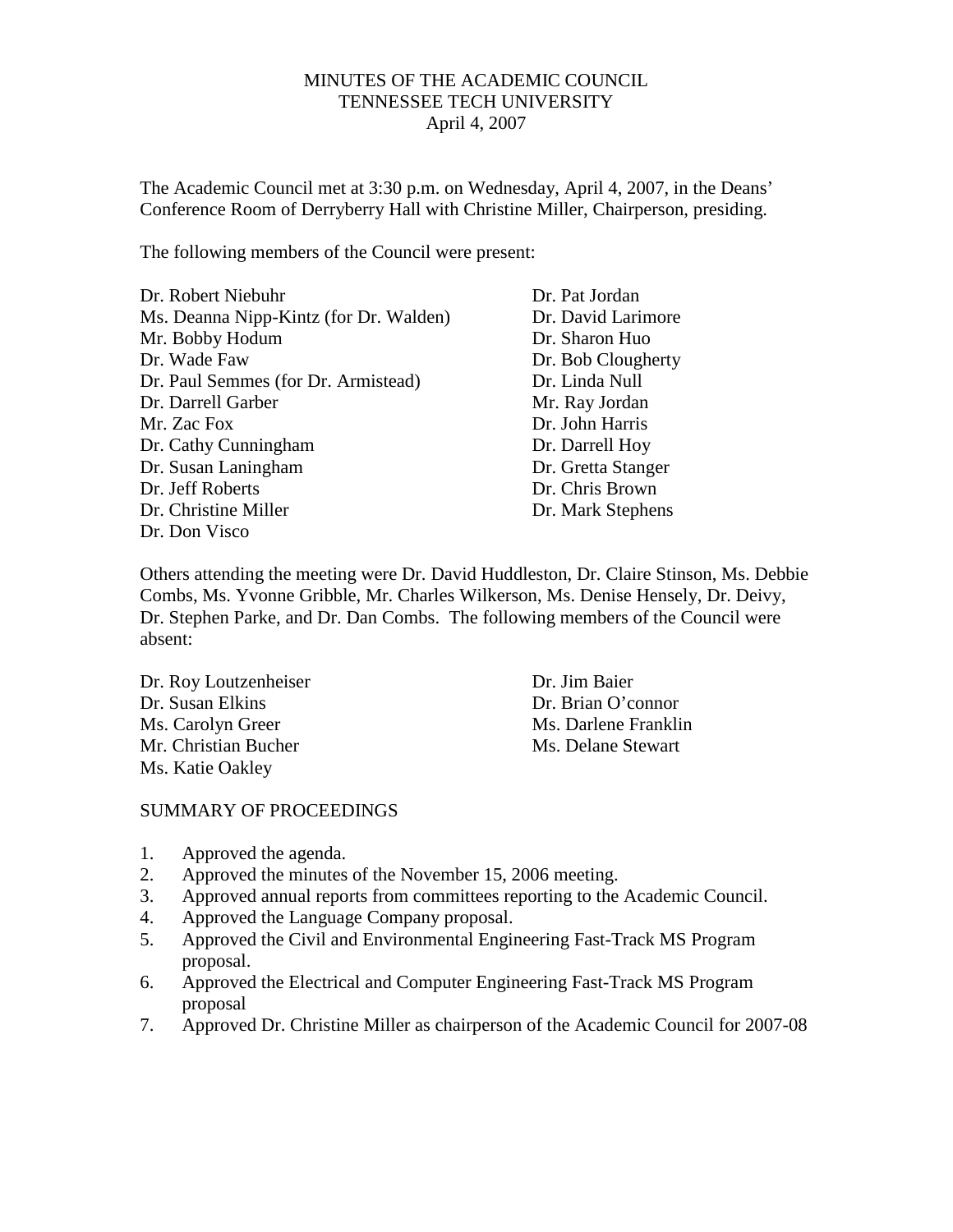# PROCEEDINGS

### Approval of Agenda

Mr. Ray Jordan MOVED approval of the agenda, and Dr. Pat Jordan SECONDED the motion. The agenda was APPROVED as distributed.

### Approval of Minutes of the November 15, 2006 Meeting

Dr. Harris MOVED approval of the minutes of the November 15 meeting, and Dr. Stephens SECONDED the motion. The minutes were APPROVED as posted on the Academic Council web site.

Annual Reports from Committees Reporting to the Academic Council Dr. Harris MOVED approval of all the reports as submitted, and Dr. Faw SECONDED the motion. The motion PASSED by a unanimous vote.

### The Language Company Proposal

Mr. Charles Wilkerson, Director of International Student Affairs presented a proposal to waive TOEFL test requirement for undergraduate applicants if the students complete the advanced level at designated schools. Dr. Stephens MOVED approval of the proposal, and Mr. Hodum SECONDED. After some discussion, the motion PASSED by a unanimous vote.

## Civil and Environmental Engineering Fast-Track MS Program Proposal

Dr. Huddleston explained that the program will allow students to earn six hours of graduate credit during their last two undergraduate semesters that can be used as part of both their undergraduate and graduate curricula. The modification is proposed to attract a larger number of our best undergraduate scholars to our graduate program. Dr. Larimore MOVED approval of the proposal, and Dr. Laningham SECONDED the motion. After some discussion, the motion PASSED by a unanimous vote.

#### Electrical and Computer Engineering Fast-Track MS Program Proposal

Dr. Parke stated that the ECE proposal is identical to the CEE proposal. ECE currently has three top juniors interested in graduate school. Dr. Harris MOVED approval of the proposal, and Mr. Jordan SECONDED. The motion PASSED by a unanimous vote.

#### Election of Chairperson for 2007-2008

The nominating committee composed of Dr. Null, Dr. Jordan, and Dr. Harris nominated Dr. Christine Miller as chairperson for 2007-08. Dr. Null MOVED to accept the nomination, and Dr. Harris SECONDED the motion. Dr. Miller was ELECTED by a unanimous vote.

#### Such Other Matters

Dr. Semmes presented an update on Banner student services and how it will affect our current policies. No policy changes are being requested at this time. However, there are two items that will need to be addressed in Fall 2007 to be effective Fall 2008. They are the repetition of courses and reporting of grades, and the retention table and GPA reporting.